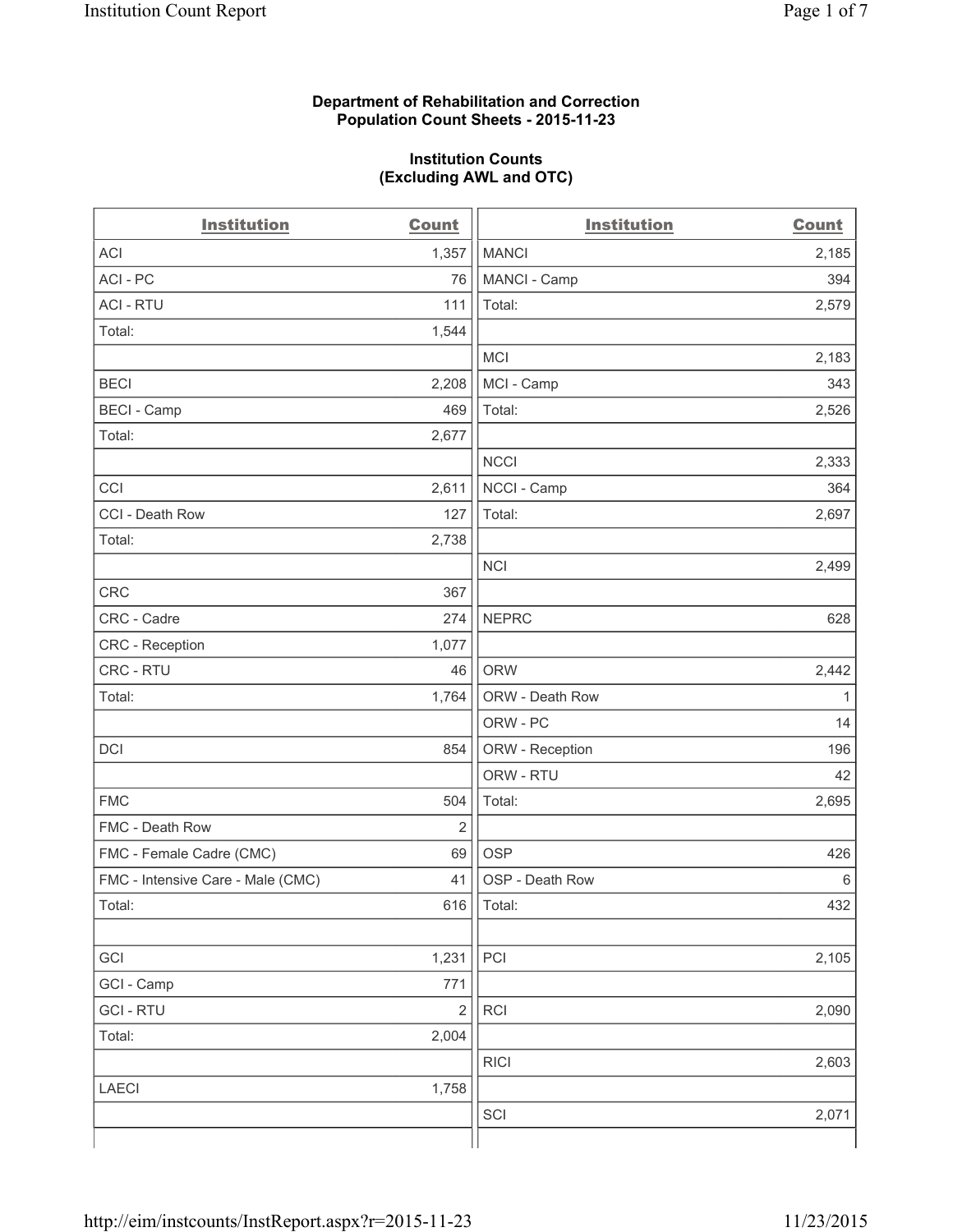| LECI                     | 2,337 |                  |                          |        |
|--------------------------|-------|------------------|--------------------------|--------|
| LECI - Camp              | 182   | <b>SOCF</b>      |                          | 1,127  |
| Total:                   | 2,519 | SOCF - RTU       |                          | 61     |
|                          |       | Total:           |                          | 1,188  |
| LOCI                     | 2,283 |                  |                          |        |
|                          |       | <b>TCI</b>       |                          | 1,084  |
| LORCI                    | 165   | TCI - Camp       |                          | 436    |
| LORCI - Cadre            | 135   | Total:           |                          | 1,520  |
| <b>LORCI - Reception</b> | 1,099 |                  |                          |        |
| Total:                   | 1,399 | <b>TOCI</b>      |                          | 957    |
|                          |       | <b>TOCI - PC</b> |                          | 99     |
| <b>MACI</b>              | 1,089 | Total:           |                          | 1,056  |
| MACI - Minimum           | 1,453 |                  |                          |        |
| Total:                   | 2,542 | <b>WCI</b>       |                          | 1,286  |
|                          |       | <b>WCI-RTU</b>   |                          | 93     |
|                          |       | Total:           |                          | 1,379  |
|                          |       |                  | <b>Total Population:</b> | 50,766 |

\* The Total Population includes 31 Offenders with Reason Codes 30 & 31. \*\* The Total Population includes 33 Offenders with Reason Code 0A.

# **Male Population by Security Level (Include AWL and Exclude OTC)**

| <b>Security Level</b>  |                   | <b>Body</b> | <b>AWL</b>     | $(-OTC)$ | <b>Total</b> |
|------------------------|-------------------|-------------|----------------|----------|--------------|
| Total Level 5          |                   | 101         |                |          | 101          |
| <b>Total Level 4</b>   |                   | 1,744       | 22             | 20       | 1,746        |
| Total Level 3          |                   | 11,667      | 125            | 103      | 11,689       |
| Total Level 2          |                   | 17,384      | 236            | 159      | 17,461       |
| Total Level 1          |                   | 15,402      | 148            | 92       | 15,458       |
| <b>Total Death Row</b> |                   | 137         | $\overline{2}$ | 2        | 137          |
|                        | <b>Total Male</b> | 46,435      | 534            | 377      | 46,592       |

# **Female Population by Institution (Include AWL and Exclude OTC)**

| <b>Institution</b>       | <b>Body</b> | <b>AWL</b> | $(-OTC)$ | <b>Total</b> |  |
|--------------------------|-------------|------------|----------|--------------|--|
| DCI                      | 854         |            |          | 856          |  |
| <b>FMC</b>               | 19          |            |          | 21           |  |
| FMC - Female Cadre (CMC) | 69          | 2          |          |              |  |
| <b>NEPRC</b>             | 628         | 12         | 5        | 635          |  |
| <b>ORW</b>               | 2,442       | 60         | 31       | 2,471        |  |
| ORW - Death Row          |             |            |          |              |  |
|                          |             |            |          |              |  |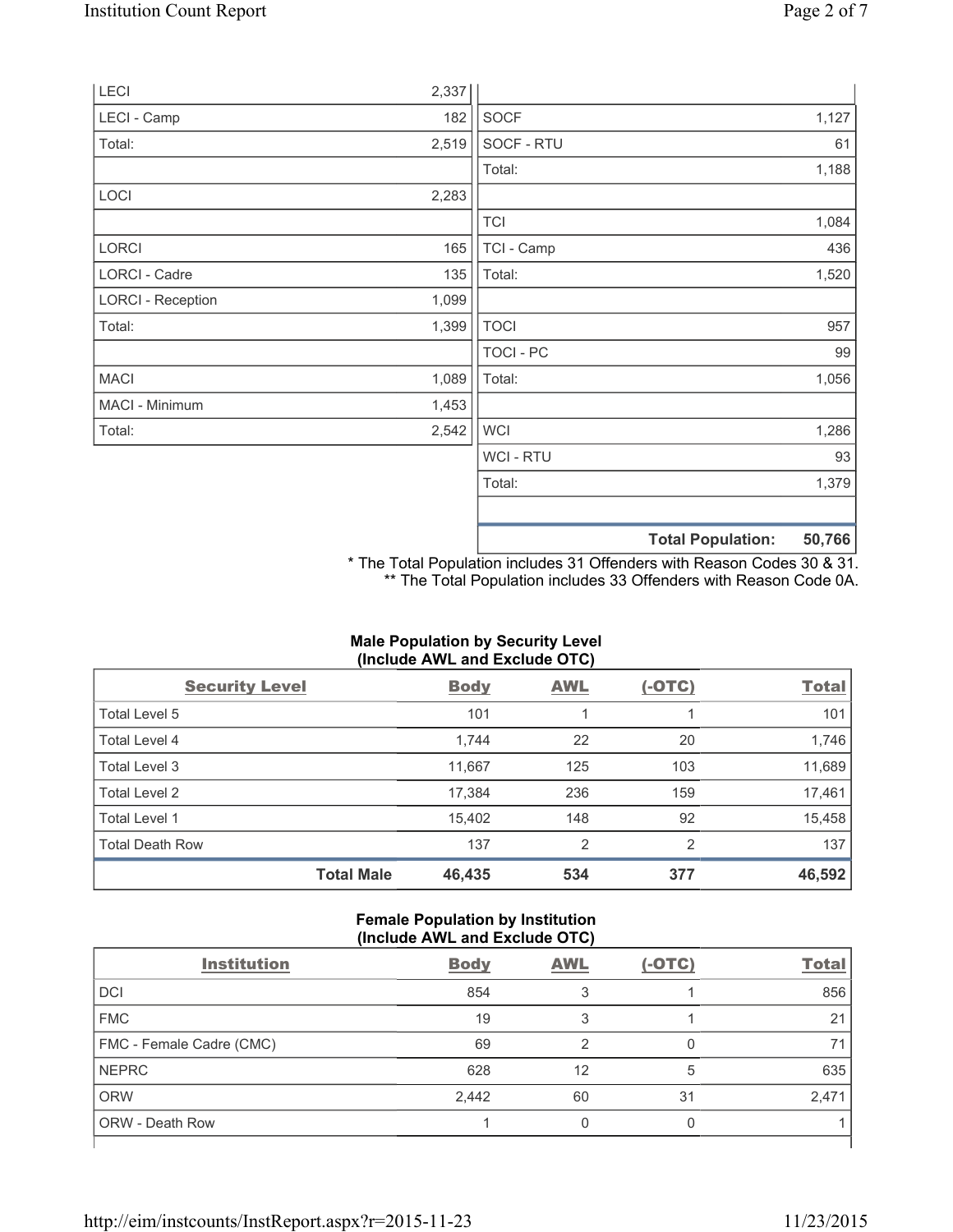| ORW - PC        |                          | 14     | 0   |     | 14     |
|-----------------|--------------------------|--------|-----|-----|--------|
| ORW - Reception |                          | 196    | 0   |     | 196    |
| ORW - RTU       |                          | 42     | 0   |     | 42     |
|                 | <b>Total Female</b>      | 4,265  | 80  | 38  | 4,307  |
|                 |                          |        |     |     |        |
|                 | <b>Total Population:</b> | 50,700 | 614 | 415 | 50,899 |

# **Male Population by Institution: Security Level 5 (Include AWL and Exclude OTC)**

|              | <b>Institution</b>   | <b>Body</b> | <b>AWL</b> | $(-OTC)$ | <b>Total</b> |
|--------------|----------------------|-------------|------------|----------|--------------|
| <b>LORCI</b> |                      |             |            |          |              |
| <b>MANCI</b> |                      |             |            |          |              |
| <b>OSP</b>   |                      | 99          |            |          | 99           |
|              | <b>Total Level 5</b> | 101         |            |          | 101          |

# **Male Population by Institution: Security Level 4 (Include AWL and Exclude OTC)**

| <b>Institution</b>       |                      | <b>Body</b>    | <b>AWL</b>          | $(-OTC)$            | <b>Total</b>              |
|--------------------------|----------------------|----------------|---------------------|---------------------|---------------------------|
| <b>CRC</b>               |                      | 17             | $\mathsf{O}\xspace$ | $\mathsf 0$         | 17                        |
| CRC - Cadre              |                      | 1              | $\mathsf{O}\xspace$ | $\mathsf 0$         | 1                         |
| CRC - Reception          |                      | 3              | $\mathsf{O}\xspace$ | 0                   | $\ensuremath{\mathsf{3}}$ |
| <b>FMC</b>               |                      | 1              | $\mathsf{O}\xspace$ | $\mathsf{O}\xspace$ | 1                         |
| LECI                     |                      | 5              | $\mathsf{O}\xspace$ | $\mathsf{O}\xspace$ | $\sqrt{5}$                |
| LOCI                     |                      | 4              | $\mathsf{0}$        | $\mathbf 0$         | $\overline{4}$            |
| <b>LORCI</b>             |                      | $\overline{2}$ | $\sqrt{3}$          | $\,$ 3 $\,$         | $\sqrt{2}$                |
| <b>LORCI - Reception</b> |                      | $\,$ 3 $\,$    | $\mathsf{O}\xspace$ | $\mathsf{O}\xspace$ | $\sqrt{3}$                |
| <b>MANCI</b>             |                      | 4              | $\mathsf{O}\xspace$ | 0                   | $\overline{4}$            |
| <b>NCI</b>               |                      | 1              | $\mathsf{O}\xspace$ | $\mathbf 0$         | 1                         |
| <b>OSP</b>               |                      | 317            | $\overline{2}$      | $\overline{2}$      | 317                       |
| <b>RCI</b>               |                      | 15             | $\mathsf{O}\xspace$ | 0                   | 15                        |
| <b>SOCF</b>              |                      | 1,092          | 17                  | 15                  | 1,094                     |
| SOCF - RTU               |                      | 60             | $\mathbf 0$         | $\mathsf{O}\xspace$ | 60                        |
| <b>TCI</b>               |                      | 14             | $\mathsf{O}\xspace$ | $\boldsymbol{0}$    | 14                        |
| <b>TOCI</b>              |                      | 194            | $\mathsf{O}\xspace$ | $\boldsymbol{0}$    | 194                       |
| <b>WCI</b>               |                      | 8              | $\mathsf{O}\xspace$ | $\mathsf{O}\xspace$ | $\,8\,$                   |
| WCI - RTU                |                      | 3              | $\mathbf 0$         | $\mathbf 0$         | $\ensuremath{\mathsf{3}}$ |
|                          | <b>Total Level 4</b> | 1,744          | 22                  | 20                  | 1,746                     |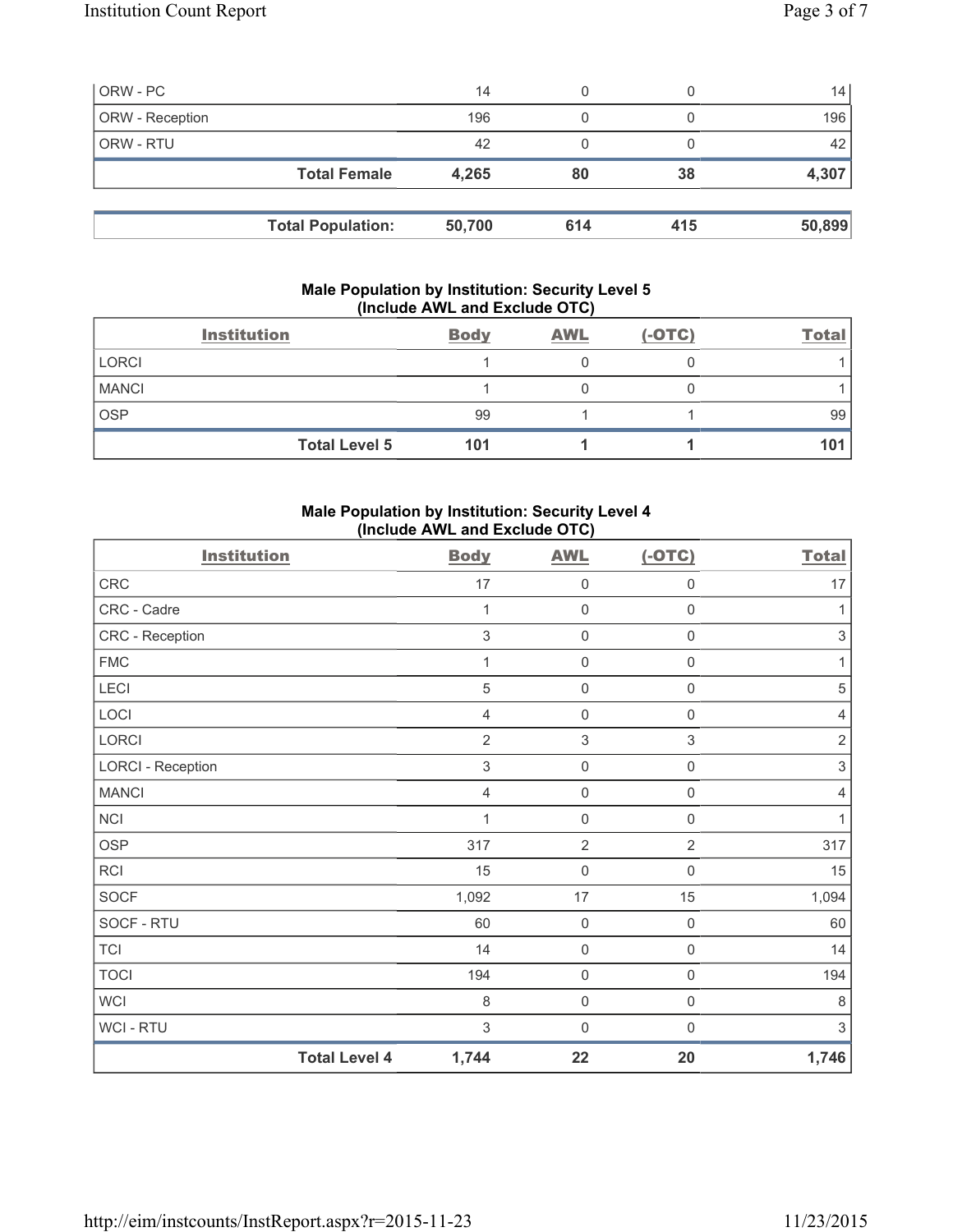| <b>Institution</b>                | Include AME and Exercise OTOJ<br><b>Body</b> | <b>AWL</b>          | $(-OTC)$            | <b>Total</b>   |
|-----------------------------------|----------------------------------------------|---------------------|---------------------|----------------|
| ACI                               | 14                                           | $\mathsf 0$         | $\mathsf 0$         | 14             |
| ACI - PC                          | 1                                            | $\mathsf 0$         | $\mathsf 0$         | 1              |
| <b>BECI</b>                       | $\overline{5}$                               | $\mathsf{O}\xspace$ | $\mathsf{O}\xspace$ | $\sqrt{5}$     |
| CCI                               | $\mathbf 0$                                  | $\mathbf{1}$        | $\mathbf{1}$        | $\mathsf 0$    |
| CRC                               | 115                                          | $\overline{7}$      | $\mathbf 5$         | 117            |
| CRC - Cadre                       | 216                                          | $\mathbf{1}$        | $\mathsf 0$         | 217            |
| CRC - Reception                   | 770                                          | 10                  | $\boldsymbol{7}$    | 773            |
| CRC - RTU                         | 21                                           | $\mathsf{O}\xspace$ | $\mathsf 0$         | 21             |
| <b>FMC</b>                        | $\,6\,$                                      | 0                   | $\mathsf 0$         | $\,6\,$        |
| FMC - Intensive Care - Male (CMC) | $6\,$                                        | $\mathsf{O}\xspace$ | $\mathsf 0$         | $\,6\,$        |
| GCI                               | 1                                            | $\mathsf 0$         | $\mathsf 0$         | $\mathbf{1}$   |
| <b>LAECI</b>                      | 8                                            | $\mathsf{O}\xspace$ | $\mathsf 0$         | $\,8\,$        |
| <b>LECI</b>                       | 2,259                                        | 19                  | 18                  | 2,260          |
| LORCI                             | 66                                           | 25                  | 21                  | $70$           |
| LORCI - Cadre                     | 96                                           | $\mathsf{O}\xspace$ | $\mathbf 0$         | 96             |
| <b>LORCI - Reception</b>          | 765                                          | $\mathsf{O}\xspace$ | $\mathsf 0$         | 765            |
| <b>MACI</b>                       | $\overline{2}$                               | $\mathsf{O}\xspace$ | $\mathbf 0$         | $\overline{2}$ |
| <b>MANCI</b>                      | 2,146                                        | 19                  | 18                  | 2,147          |
| MCI                               | $\overline{2}$                               | $\mathsf 0$         | $\mathsf{O}\xspace$ | $\sqrt{2}$     |
| <b>NCI</b>                        | 8                                            | $\mathsf{O}\xspace$ | $\mathsf 0$         | $\,8\,$        |
| PCI                               | 39                                           | 1                   | $\mathsf 0$         | 40             |
| RCI                               | 1,890                                        | 20                  | 16                  | 1,894          |
| <b>RICI</b>                       | 10                                           | $\mathsf{O}\xspace$ | $\mathsf 0$         | $10$           |
| SCI                               | $\overline{2}$                               | $\mathsf{O}\xspace$ | $\mathsf{O}\xspace$ | $\overline{2}$ |
| <b>SOCF</b>                       | 34                                           | $\mathbf{1}$        | 1                   | 34             |
| SOCF - RTU                        | $\mathbf{1}$                                 | $\mathsf 0$         | $\mathsf 0$         | $\mathbf{1}$   |
| <b>TCI</b>                        | 1,023                                        | $\overline{7}$      | 6                   | 1,024          |
| TCI - Camp                        | $\mathbf{1}$                                 | $\mathsf{O}\xspace$ | $\mathsf 0$         | $\mathbf{1}$   |
| <b>TOCI</b>                       | 743                                          | $\mathbf{1}$        | 1                   | 743            |
| <b>TOCI - PC</b>                  | 99                                           | 0                   | $\mathsf 0$         | 99             |
| <b>WCI</b>                        | 1,232                                        | 13                  | $\boldsymbol{9}$    | 1,236          |
| WCI - RTU                         | 86                                           | 0                   | $\mathsf 0$         | 86             |
| <b>Total Level 3</b>              | 11,667                                       | 125                 | 103                 | 11,689         |

#### **Male Population by Institution: Security Level 3 (Include AWL and Exclude OTC)**

#### **Male Population by Institution: Security Level 2 (Include AWL and Exclude OTC)**

|                    | $(110)(1440)$ $(1114)$ $(114)$ $(1014)$ |            |               |
|--------------------|-----------------------------------------|------------|---------------|
| <b>Institution</b> |                                         | <b>AWL</b> | <u> Total</u> |
|                    |                                         |            |               |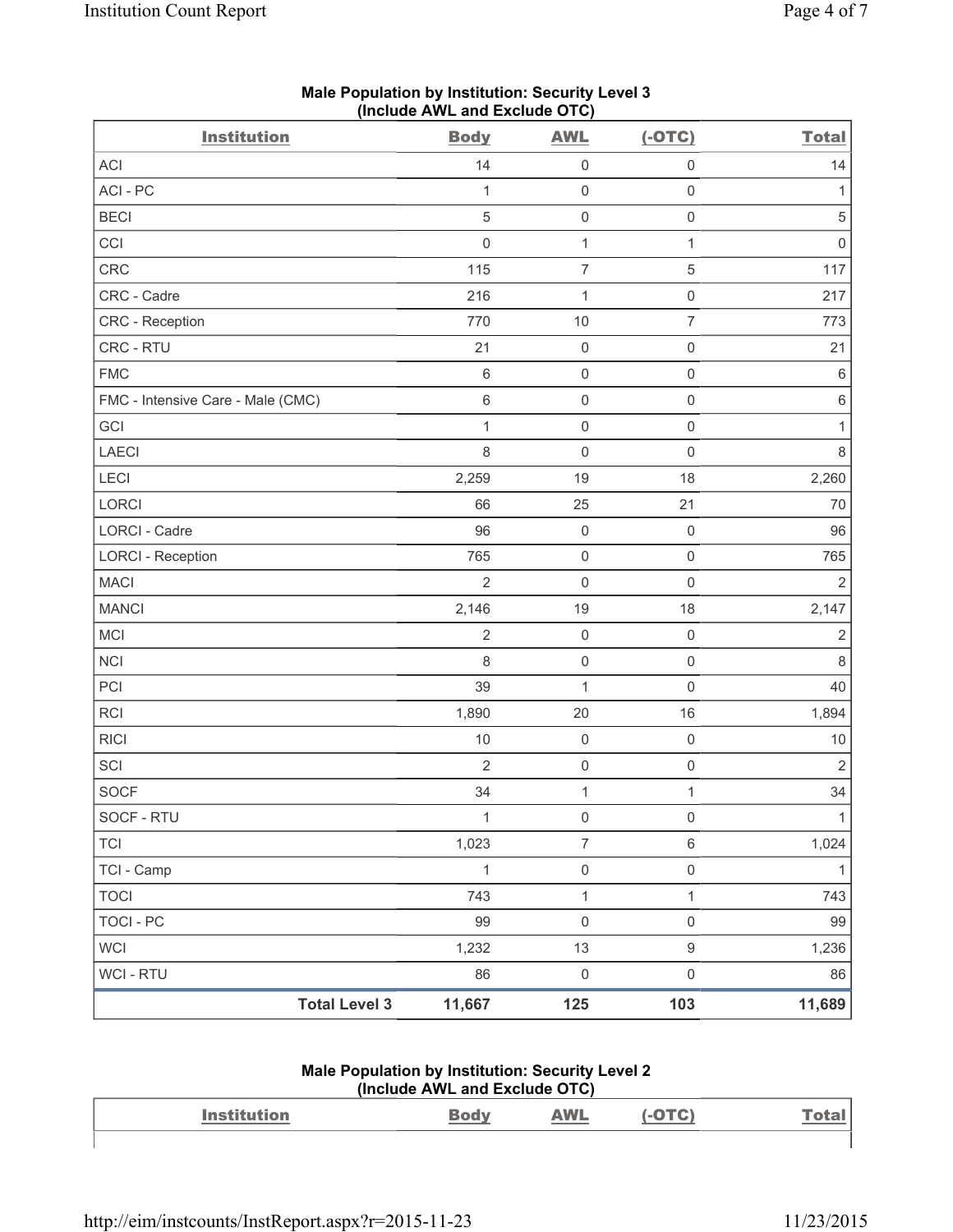| ACI                               |                      | 626                       | $\ensuremath{\mathsf{3}}$ | $\ensuremath{\mathsf{3}}$ | 626                       |
|-----------------------------------|----------------------|---------------------------|---------------------------|---------------------------|---------------------------|
| ACI-PC                            |                      | 74                        | $\mathsf{O}\xspace$       | $\mathsf 0$               | 74                        |
| <b>ACI - RTU</b>                  |                      | 65                        | $\mathbf 0$               | $\mathsf 0$               | 65                        |
| <b>BECI</b>                       |                      | 1,498                     | 22                        | 13                        | 1,507                     |
| CCI                               |                      | 1,749                     | 15                        | $10$                      | 1,754                     |
| <b>CRC</b>                        |                      | 114                       | 4                         | $\ensuremath{\mathsf{3}}$ | 115                       |
| CRC - Cadre                       |                      | 43                        | $\mathsf{O}\xspace$       | $\mathsf{O}\xspace$       | 43                        |
| CRC - Reception                   |                      | 212                       | 6                         | $\,6\,$                   | 212                       |
| CRC - RTU                         |                      | 20                        | $\mathsf{O}\xspace$       | $\mathsf 0$               | 20                        |
| <b>FMC</b>                        |                      | $\,6$                     | $\mathsf{O}\xspace$       | $\mathsf{O}\xspace$       | $\,6\,$                   |
| FMC - Intensive Care - Male (CMC) |                      | 20                        | $\mathbf 1$               | $\mathsf{O}\xspace$       | 21                        |
| GCI                               |                      | 818                       | $\hbox{9}$                | $\,6\,$                   | 821                       |
| GCI - Camp                        |                      | 1                         | $\mathsf{O}\xspace$       | $\mathsf 0$               | 1                         |
| <b>GCI-RTU</b>                    |                      | 1                         | $\mathsf{O}\xspace$       | $\mathsf{O}\xspace$       | 1                         |
| <b>LAECI</b>                      |                      | 1,102                     | 19                        | 17                        | 1,104                     |
| <b>LECI</b>                       |                      | 63                        | $\mathbf 0$               | $\mathsf 0$               | 63                        |
| LOCI                              |                      | 1,161                     | 10                        | $\,8\,$                   | 1,163                     |
| LORCI                             |                      | 70                        | 24                        | 23                        | 71                        |
| LORCI - Cadre                     |                      | 37                        | $\mathsf{O}\xspace$       | $\mathsf{O}\xspace$       | 37                        |
| <b>LORCI - Reception</b>          |                      | 211                       | $\mathsf{O}\xspace$       | $\mathsf{O}\xspace$       | 211                       |
| <b>MACI</b>                       |                      | 1,087                     | $\overline{\mathcal{I}}$  | $\,6\,$                   | 1,088                     |
| <b>MANCI</b>                      |                      | 19                        | $\mathsf{O}\xspace$       | $\mathsf{O}\xspace$       | 19                        |
| <b>MCI</b>                        |                      | 1,702                     | 29                        | 17                        | 1,714                     |
| MCI - Camp                        |                      | 1                         | 0                         | $\mathsf 0$               | $\mathbf{1}$              |
| <b>NCCI</b>                       |                      | 1,581                     | 15                        | $\,6\,$                   | 1,590                     |
| NCCI - Camp                       |                      | 11                        | $\boldsymbol{0}$          | $\mathsf 0$               | 11                        |
| <b>NCI</b>                        |                      | 1,667                     | 19                        | 15                        | 1,671                     |
| PCI                               |                      | 731                       | 16                        | $\overline{4}$            | 743                       |
| RCI                               |                      | 185                       | $\mathbf 1$               | $\mathsf{O}\xspace$       | 186                       |
| <b>RICI</b>                       |                      | 1,513                     | 25                        | 15                        | 1,523                     |
| SCI                               |                      | 919                       | 11                        | $\overline{7}$            | 923                       |
| <b>TCI</b>                        |                      | $\boldsymbol{9}$          | $\mathsf{O}\xspace$       | $\mathsf{O}\xspace$       | $\boldsymbol{9}$          |
| <b>TOCI</b>                       |                      | 20                        | $\mathsf{O}\xspace$       | $\mathsf 0$               | 20                        |
| <b>WCI</b>                        |                      | 45                        | $\mathsf{O}\xspace$       | $\mathsf 0$               | 45                        |
| WCI - RTU                         |                      | $\ensuremath{\mathsf{3}}$ | $\mathsf{O}\xspace$       | $\mathsf{O}\xspace$       | $\ensuremath{\mathsf{3}}$ |
|                                   | <b>Total Level 2</b> | 17,384                    | 236                       | 159                       | 17,461                    |

#### **Male Population by Institution: Security Level 1 (Include AWL and Exclude OTC)**

| $\mathbf{A}$ and $\mathbf{A}$<br>--------- | <b><i>MAI</i></b><br>and the contract of the contract of |  |
|--------------------------------------------|----------------------------------------------------------|--|
|                                            |                                                          |  |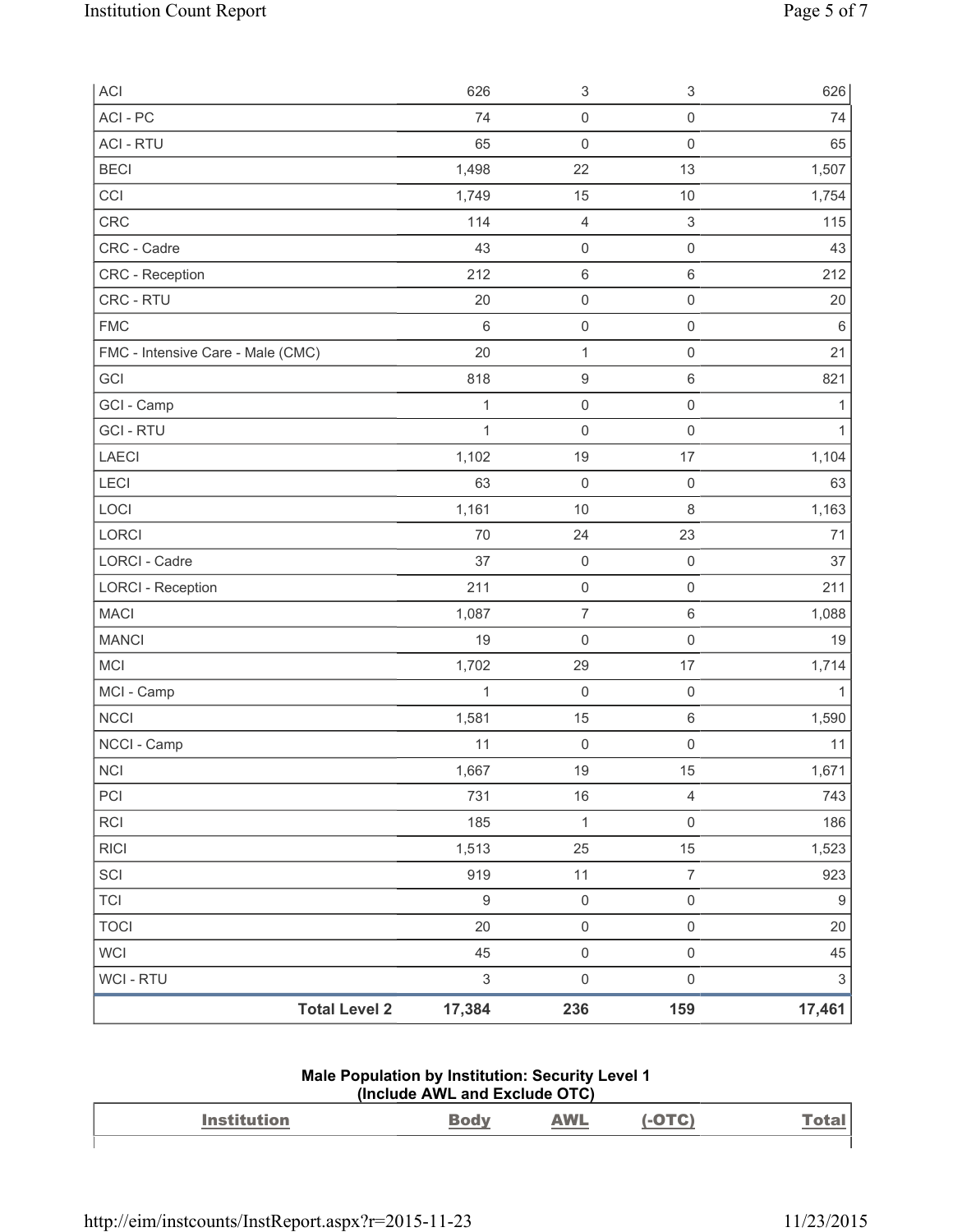| ACI                               | 717              | 5                   | $\sqrt{2}$                | 720              |
|-----------------------------------|------------------|---------------------|---------------------------|------------------|
| ACI - PC                          | 1                | 0                   | $\mathsf 0$               | 1                |
| <b>ACI - RTU</b>                  | 46               | 0                   | $\mathsf 0$               | 46               |
| <b>BECI</b>                       | 705              | 13                  | $\boldsymbol{9}$          | 709              |
| <b>BECI - Camp</b>                | 469              | $\mathsf{O}\xspace$ | $\mathsf{O}\xspace$       | 469              |
| CCI                               | 862              | $\mathbf 2$         | 1                         | 863              |
| CRC                               | 62               | $\sqrt{2}$          | $\mathbf{1}$              | 63               |
| CRC - Cadre                       | 14               | $\mathsf{O}\xspace$ | $\mathsf 0$               | 14               |
| <b>CRC</b> - Reception            | 88               | $\mathsf{O}\xspace$ | $\mathsf 0$               | 88               |
| CRC - RTU                         | 5                | $\mathsf{O}\xspace$ | $\mathsf 0$               | 5                |
| <b>FMC</b>                        | 471              | $\mathbf 1$         | $\mathsf 0$               | 472              |
| FMC - Intensive Care - Male (CMC) | 15               | $\mathbf 0$         | $\mathsf 0$               | 15               |
| GCI                               | 412              | 11                  | $\overline{7}$            | 416              |
| GCI - Camp                        | 770              | $\mathsf{O}\xspace$ | $\mathbf 0$               | 770              |
| <b>GCI-RTU</b>                    | $\mathbf{1}$     | $\mathsf 0$         | $\mathsf 0$               | 1                |
| <b>LAECI</b>                      | 648              | $\boldsymbol{9}$    | $\boldsymbol{9}$          | 648              |
| LECI                              | 10               | $\mathbf 0$         | $\mathsf 0$               | 10               |
| LECI - Camp                       | 182              | 0                   | $\mathbf 0$               | 182              |
| LOCI                              | 1,118            | 6                   | $\overline{4}$            | 1,120            |
| LORCI                             | 26               | $\overline{7}$      | $\overline{7}$            | 26               |
| <b>LORCI - Cadre</b>              | $\overline{2}$   | $\mathsf{O}\xspace$ | $\mathsf 0$               | $\overline{2}$   |
| <b>LORCI - Reception</b>          | 120              | $\mathbf 0$         | $\mathsf 0$               | 120              |
| MACI - Minimum                    | 1,453            | 10                  | $\,8\,$                   | 1,455            |
| <b>MANCI</b>                      | 15               | 12                  | $\overline{4}$            | 23               |
| MANCI - Camp                      | 394              | $\mathbf{1}$        | $\mathsf{O}\xspace$       | 395              |
| <b>MCI</b>                        | 479              | $\overline{7}$      | $\ensuremath{\mathsf{3}}$ | 483              |
| MCI - Camp                        | 342              | 0                   | $\mathsf{O}\xspace$       | 342              |
| <b>NCCI</b>                       | 752              | 12                  | $\,6\,$                   | 758              |
| NCCI - Camp                       | 353              | $\mathbf 1$         | 1                         | 353              |
| <b>NCI</b>                        | 823              | 4                   | $\overline{4}$            | 823              |
| <b>OSP</b>                        | $\boldsymbol{9}$ | $\mathsf{O}\xspace$ | $\mathsf 0$               | $\boldsymbol{9}$ |
| PCI                               | 1,335            | 20                  | $\mathsf g$               | 1,346            |
| <b>RICI</b>                       | 1,080            | 12                  | 10                        | 1,082            |
| SCI                               | 1,150            | $\,8\,$             | $\,$ 5 $\,$               | 1,153            |
| <b>TCI</b>                        | 38               | $\,$ 5 $\,$         | $\sqrt{2}$                | 41               |
| TCI - Camp                        | 435              | $\mathsf{O}\xspace$ | $\mathsf 0$               | 435              |
| <b>Total Level 1</b>              | 15,402           | 148                 | 92                        | 15,458           |

# **High Offender ID's**